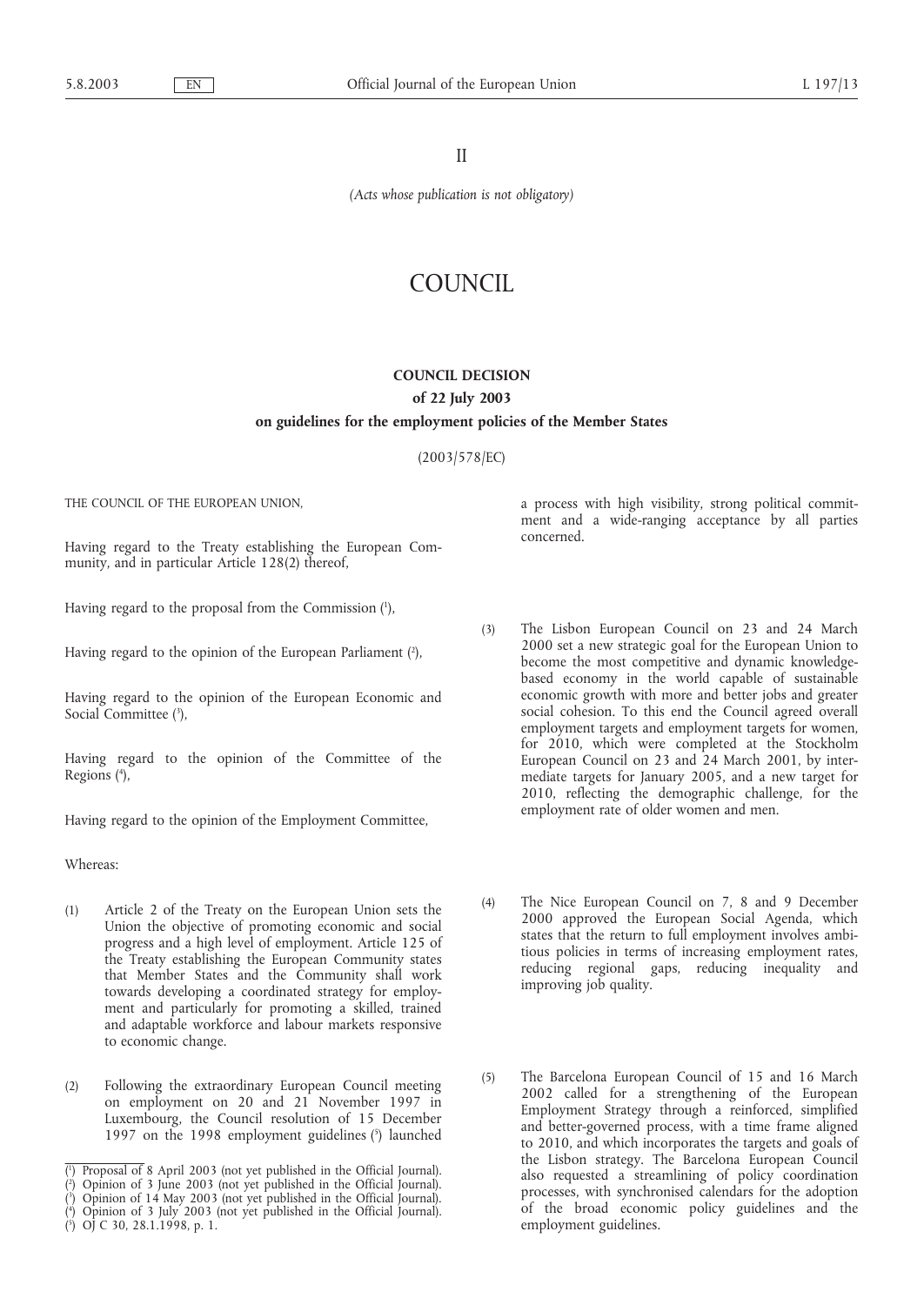- (6) The Brussels European Council of 20 and 21 March 2003 confirmed that the employment strategy has the leading role in the implementation of the employment and labour market objectives of the Lisbon strategy, and that the employment strategy and the broad economic policy guidelines, which provide the overarching economic policy coordination for the Community, should operate in a consistent way. The same European Council called for guidelines to be limited in number and to be result orientated, allowing Member States to design the appropriate mix of action, and for them to be supported by appropriate targets. 2003 provides a particular opportunity to use streamlined key policy coordination instruments — the broad economic policy guidelines, the employment guidelines and the internal market strategy — and give them a new three-year perspective.
- (7) The employment strategy has been exhaustively evaluated, including a thorough mid-term review, completed in 2000, and a major evaluation of the experiences of the first five years completed in 2002. This evaluation pointed to the need for continuity in the strategy to address remaining structural weaknesses, as well as the need to address new challenges facing an enlarged European Union.
- (8) The successful implementation of the Lisbon agenda calls for the employment policies of Member States to foster, in a balanced manner the three complementary and mutually supportive objectives of full employment, quality and productivity at work, and social cohesion and inclusion. The achievement of these objectives requires further structural reforms concentrating on 10 key interrelated priorities and special attention should be paid to the coherent governance of the process. Policy reforms require a gender-mainstreaming approach in implementing all actions.
- (9) On 6 December 2001 the Council adopted a series of indicators to measure 10 dimensions for investing in quality in work and called for these indicators to be used in monitoring the European employment guidelines and recommendations.
- (10) Active and preventative policies should be effective and contribute to the goals of full employment and social inclusion by ensuring that unemployed and inactive people, are able to compete in and integrate into the labour market. Those policies should be supported by modern labour market institutions.
- (11) Member States should encourage the creation of more and better jobs by fostering entrepreneurship and innovation in a favourable business environment. Member States are committed to implementing the European Charter for Small Enterprises and are engaged in a process of benchmarking of the enterprise policy.
- (12) Providing the right balance between flexibility and security will help support the competitiveness of firms, increase quality and productivity at work and facilitate the adaptation of firms and workers to economic change. In this context the Barcelona and Brussels European Councils called in particular for a review of employment legislation, while respecting the role of Social Partners. Levels of health and safety standards at work should be raised in line with the new Community strategy for 2002 to 2006. Particular focus should be placed on high-risk sectors for accidents at work. Access of workers to training is an essential element of the balance between flexibility and security and the participation of all workers should be supported, taking into account the returns on investment for workers, employers as well as society as a whole. Economic restructuring poses a challenge for employment both in current and future Member States and calls for positive management involving all relevant actors, including the Social Partners.
- (13) The Barcelona European Council welcomed the Commission action plan on skills and mobility and the Council Resolution of 3 June 2002 on skills and mobility further invited the Commission, Member States and the Social Partners to undertake the measures required. Better occupational and geographic mobility and job matching will help increase employment and social cohesion, taking into account the labour aspects of immigration.
- (14) The implementation of coherent and comprehensive lifelong learning strategies is critical in delivering full employment, improved quality and productivity at work, and better social cohesion. The Barcelona European Council welcomed the Commission communication 'Making a European area of lifelong learning' which spelt out the essential building blocks of lifelong learning strategies of partnership, insight into demand for learning, adequate resources, facilitating access to learning opportunities, creating a learning culture, and striving for excellence. The ongoing process on concrete future objectives for education systems, launched by the Lisbon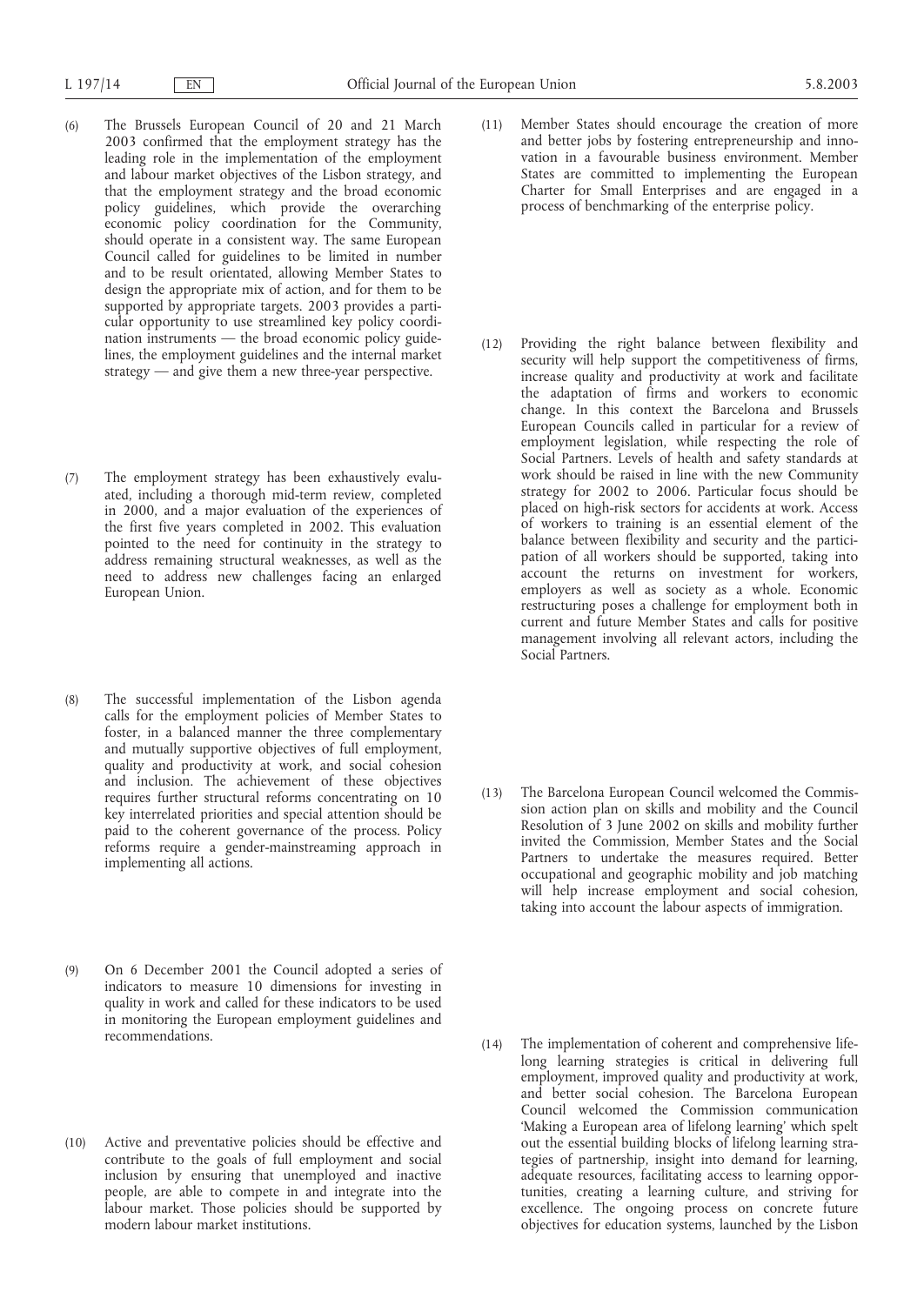European Council, plays an important role with respect to human capital development and synergies with the Employment strategy should be fully exploited. On 5 to 6 May 2003, the Council adopted a series of benchmarks of European average performance in education and training, several of which are of particular relevance in the context of employment policies. The Lisbon European Council called for a substantial per capita increase in investment in human resources. This requires sufficient incentives for employers and individuals, and redirecting public finance towards more efficient investment in human resources across the learning spectrum.

- (15) An adequate labour supply is needed in order to meet the demographic challenge, support economic growth, promote full employment, and support the sustainability of social protection systems. The joint report from the Commission and the Council, 'Increasing labour-force participation and promoting active ageing' adopted by the Council on 7 March 2002, concludes that this requires developing comprehensive national strategies based on a life cycle approach. Policies should exploit the employment potential of all categories of persons. The Barcelona European Council agreed that the European Union should seek, by 2010, a progressive increase of about five years in the effective average exit age at which people stop working. This age was estimated at 59,9 in 2001.
- (16) Gender gaps in the labour market should be progressively eliminated, if the European Union is to deliver full employment, increase quality at work and promote social inclusion and cohesion. This requires both a gender mainstreaming approach and specific policy actions to create the conditions for women and men to enter, re-enter, and remain in the labour market. The Barcelona European Council agreed that by 2010 Member States should provide childcare to at least 90 % of children between three years old and the mandatory school age and at least 33 % of children under three years of age. The underlying factors of the gender gaps in unemployment and in pay should be addressed and targets on the reduction of such gaps should be achieved as a result, without calling into question the principle of wage differentiation according to productivity and labour market situation.
- (17) The effective integration into the labour market of people at a disadvantage will deliver increased social inclusion, employment rates, and improve the sustainability of social protection systems. Policy responses

need to tackle discrimination, provide a personalised approach to individual needs, and create adequate job opportunities by providing recruitment incentives for employers. Council Decision 2001/903/EC (1) of 3 December 2001 designated 2003 as the 'European year of people with disabilities'. Access to the labour market is a major priority with respect to people with disabilities who are estimated to represent some 37 million people in the European Union, many of whom have the ability and desire to work.

- (18) In order to improve the prospects for full employment and social cohesion, the balance between income from work against income in unemployment or inactivity should be such as to encourage people to enter, re-enter and to remain in the labour market, and to foster job creation.
- (19) Undeclared work is taken to mean 'any paid activities that are lawful as regards their nature but not declared to public authorities'. Studies estimate the size of the informal economy on average at between 7 % and 16 % of EU GDP. This should be turned into regular work in order to improve the overall business environment, the quality in work of those concerned, social cohesion and the sustainability of public finance and social protection systems. Improving knowledge about the extent of undeclared work in Member States and the European Union should be encouraged.
- (20) Employment and unemployment disparities between regions in the European Union remain large and will increase after enlargement. They should be tackled through a broad approach involving actors at all levels in order to support economic and social cohesion, making use of the Community Structural Funds.
- (21) The evaluation of the first five years of the employment strategy highlighted better governance as a key for the strategy's future effectiveness. A successful implementation of employment policies depends on partnership at all levels, the involvement of a number of operational services, and adequate financial resources to support the implementation of the employment guidelines. Member States have responsibility for the effective implementation of the employment guidelines, including ensuring a balanced delivery at regional and local level.

<sup>(</sup> 1 ) OJ L 335, 19.12.2001, p. 15.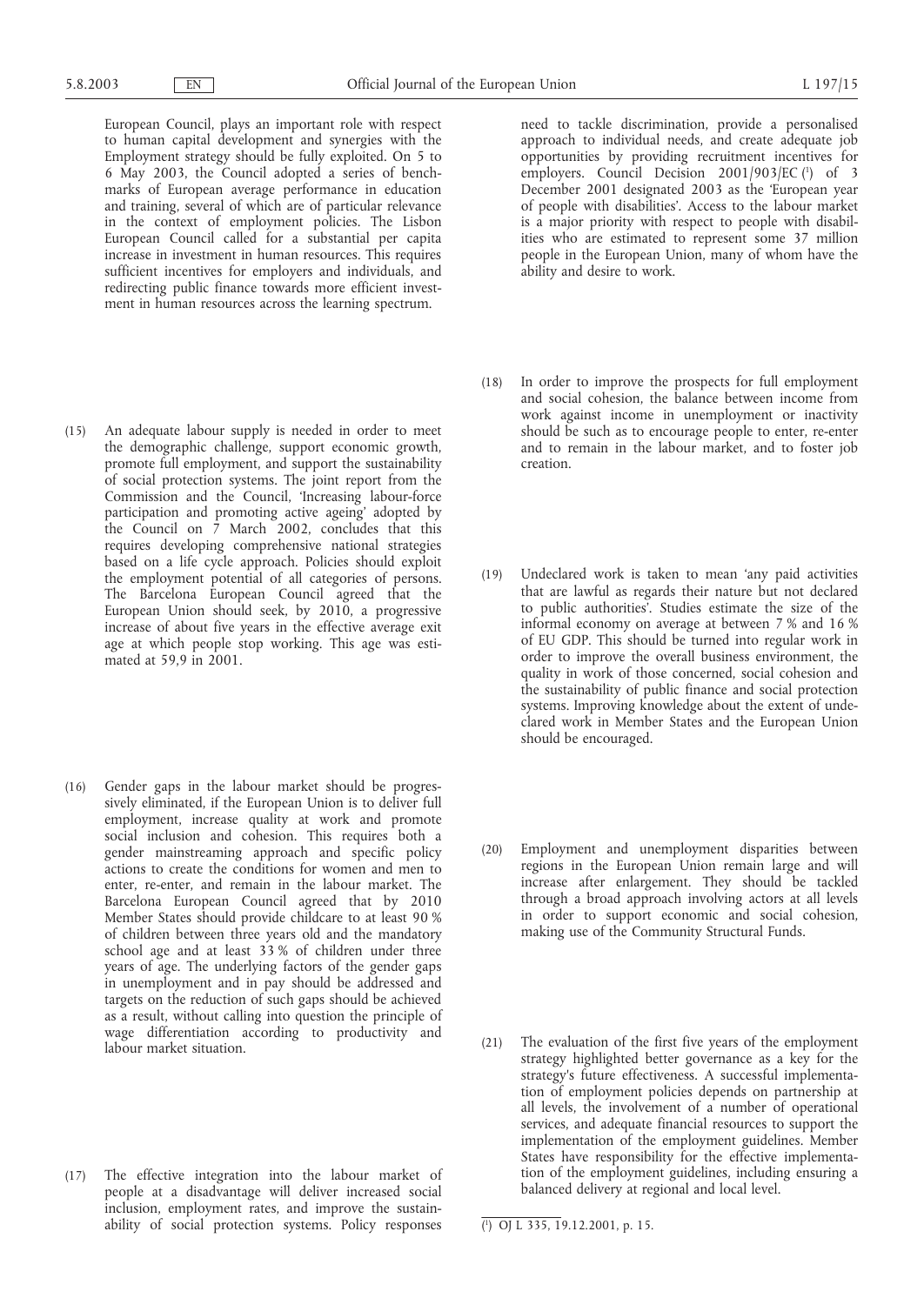- (22) The effective implementation of the employment guidelines requires active participation of social partners, at all stages, from designing policies to their implementation. At the Social Summit on 13 December 2001 the Social Partners expressed the need to develop and improve coordination of tripartite consultation. It was also agreed that a Tripartite Social Summit for Growth and Employment would be held before each spring European Council.
- (23) In addition to the employment guidelines, Member States should fully implement the broad economic policy guidelines and ensure that their action is fully consistent with the maintenance of sound public finances and macroeconomic stability,

HAS DECIDED AS FOLLOWS:

# *Sole Article*

The guidelines for Member States' employment policies ('employment guidelines'), annexed hereto, are hereby adopted. Member States shall take them into account in their employment policies.

Done at Brussels, 22 July 2003.

*For the Council The President* G. ALEMANNO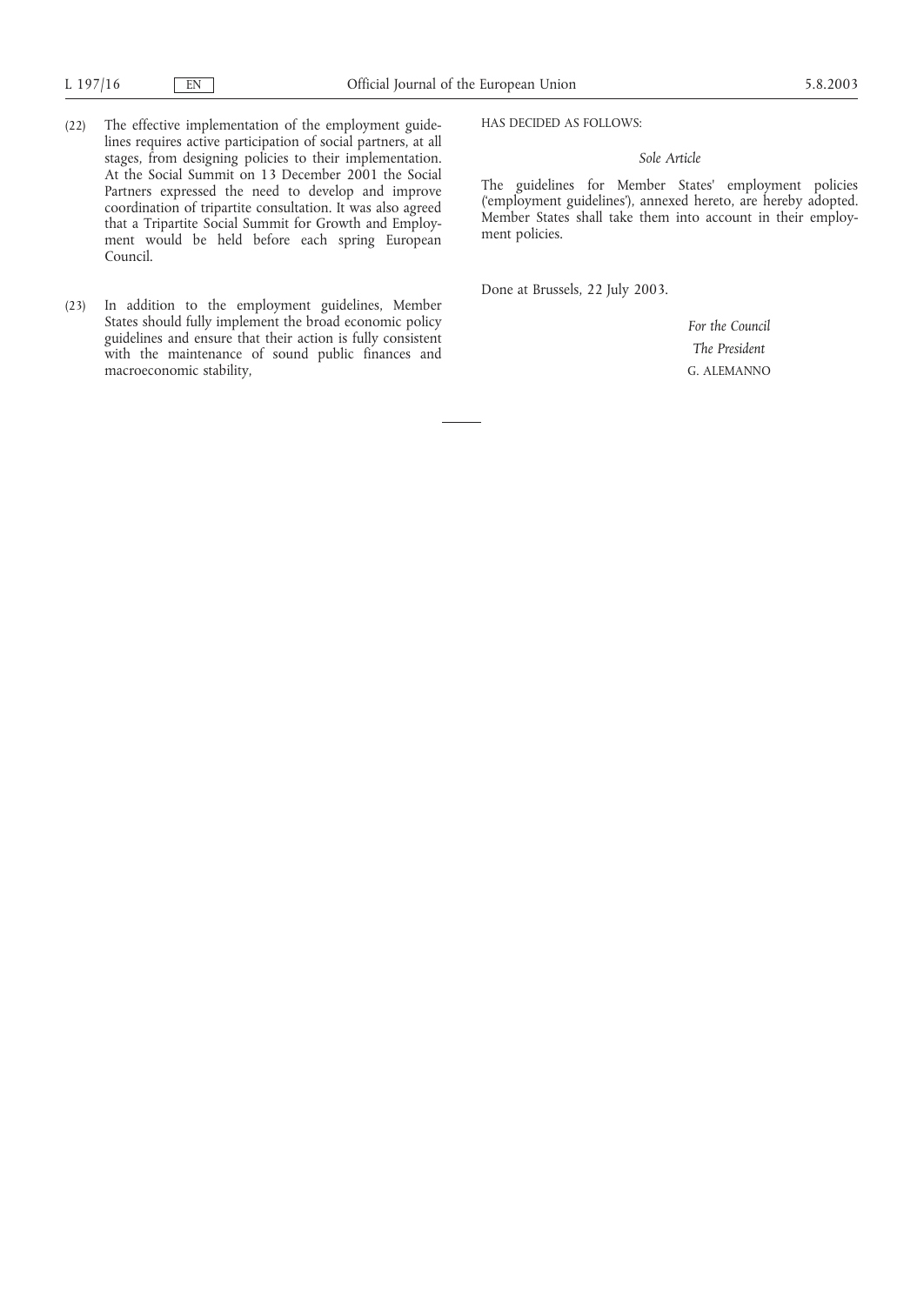# *ANNEX*

## **THE EMPLOYMENT GUIDELINES**

#### **A European strategy for full employment and better jobs for all**

Member States shall conduct their employment policies with a view to implementing the objectives and priorities for action and progressing towards the targets specified below. Special attention will be given to ensuring good governance of employment policies.

In addition to the Employment guidelines and their associated Employment recommendations, Member States should fully implement the Broad economic policy guidelines and ensure that the two instruments operate in a consistent way.

Reflecting the Lisbon agenda, the employment policies of Member States shall foster the three overarching and interrelated objectives of full employment, quality and productivity at work, and social cohesion and inclusion.

These objectives should be pursued in a balanced manner, reflecting their equal importance in achieving the ambitions of the Union. They should be pursued involving all relevant actors. Synergies should be fully exploited, building on the positive interaction between the three objectives. Equal opportunities and gender equality are vital for making progress towards the three objectives.

Such an approach would also contribute to reducing unemployment and inactivity.

#### *Full employment*

Member States shall aim to achieve full employment by implementing a comprehensive policy approach incorporating demand and supply side measures and thus raise employment rates towards the Lisbon and Stockholm targets.

Policies shall contribute towards achieving on average for the European Union:

- an overall employment rate of 67 % in 2005 and 70 % in 2010,
- an employment rate for women of 57 % in 2005 and 60 % in 2010,
- an employment rate of 50 % for older workers (55 to 64) in 2010.

Any national targets should be consistent with the outcome expected at European Union level and should take account of particular national circumstances.

#### *Improving quality and productivity at work*

Improved quality at work is closely interlinked with the move towards a competitive and knowledge-based economy and should be pursued through a concerted effort between all actors and particularly through social dialogue. Quality is a multi-dimensional concept addressing both job characteristics and the wider labour market. It encompasses intrinsic quality at work, skills, lifelong learning and career development, gender equality, health and safety at work, flexibility and security, inclusion and access to the labour market, work organisation and work-life balance, social dialogue and worker involvement, diversity and non-discrimination, and overall work performance.

Increasing employment rates must go hand in hand with raising overall labour productivity. Quality at work can help increase labour productivity and the synergies between both should be fully exploited. This represents a specific challenge for social dialogue.

#### *Strengthening social cohesion and inclusion*

Employment is a key means to social inclusion. In synergy with the open method of coordination in the field of social inclusion, employment policies should facilitate participation in employment through promoting access to quality employment for all women and men who are capable of working; combating discrimination on the labour market and preventing the exclusion of people from the world of work.

Economic and social cohesion should be promoted by reducing regional employment and unemployment disparities, tackling the employment problems of deprived areas in the European Union and positively supporting economic and social restructuring.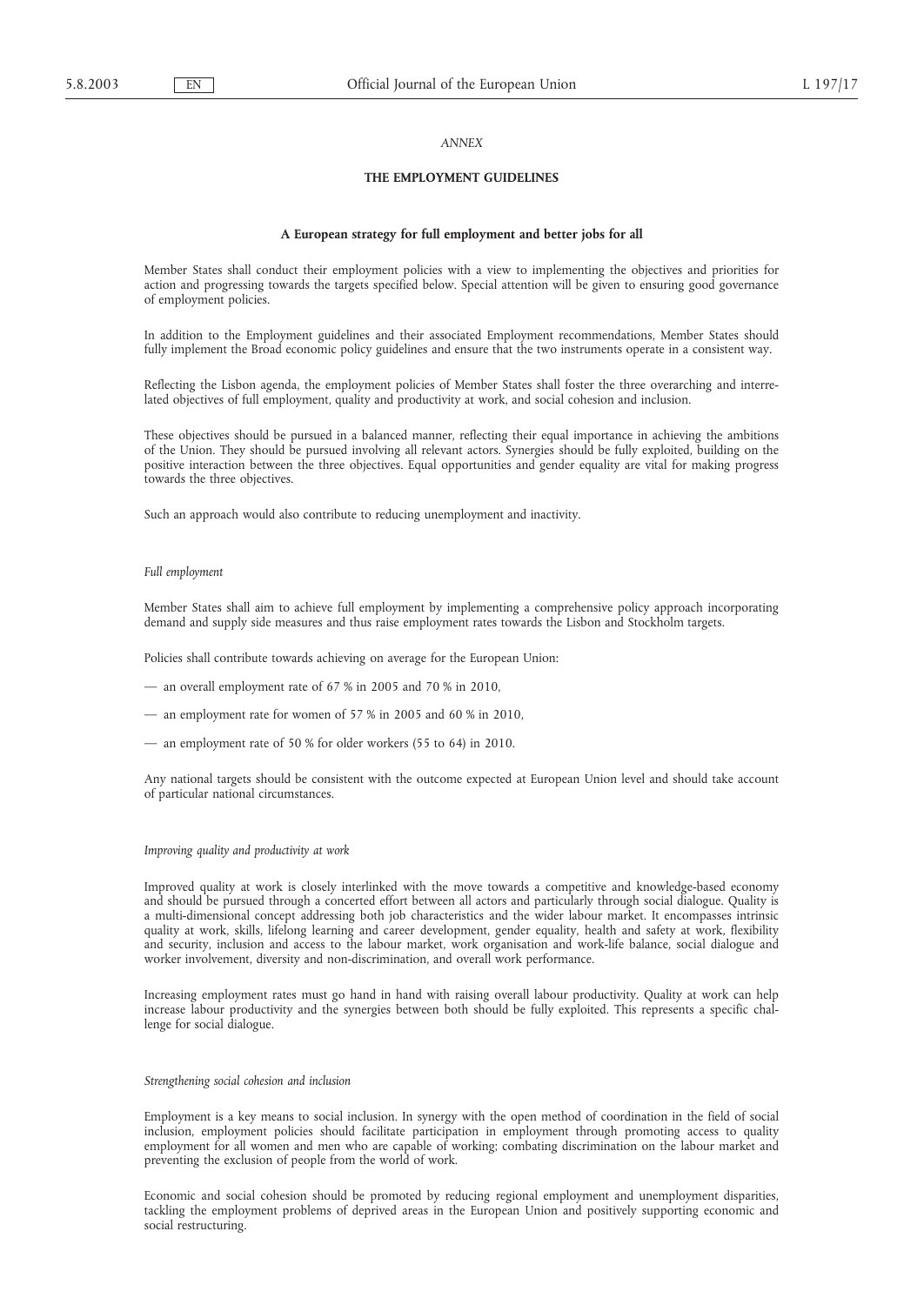## **SPECIFIC GUIDELINES**

In pursuing the three overarching objectives, Member States shall implement policies which take account of the following specific guidelines which are priorities for action. In doing so they shall adopt a gender-mainstreaming approach across each of the priorities.

## 1. ACTIVE AND PREVENTATIVE MEASURES FOR THE UNEMPLOYED AND INACTIVE

Member States will develop and implement active and preventative measures for the unemployed and the inactive designed to prevent inflow into long-term unemployment, and to promote the sustainable integration into employment of unemployed and inactive people. Member States will:

- (a) ensure that, at an early stage of their unemployment spell, all jobseekers benefit from an early identification of their needs and from services such as advice and guidance, job search assistance and personalised action plans;
- (b) based on the above identification, offer jobseekers access to effective and efficient measures to enhance their employability and chances of integration, with special attention given to people facing the greatest difficulties in the labour market.

Member States will ensure that:

- every unemployed person is offered a new start before reaching six months of unemployment in the case of young people and 12 months of unemployment in the case of adults in the form of training, retraining, work practice, a job, or other employability measure, combined where appropriate with ongoing job search assistance,
- by 2010, 25 % of the long-term unemployed participate in an active measure in the form of training, retraining, work practice, or other employability measure, with the aim of achieving the average of the three most advanced Member States;
- (c) modernise and strengthen labour market institutions, in particular employment services,
- (d) ensure regular evaluation of the effectiveness and efficiency of labour market programmes and review them accordingly.

## 2. JOB CREATION AND ENTREPRENEURSHIP

Member States will encourage the creation of more and better jobs by fostering entrepreneurship, innovation, investment capacity and a favourable business environment for all enterprises. Particular attention will be given to exploiting the job creation potential of new enterprises, of the service sector and of R & D. Supported by the process of benchmarking of enterprise policy and the implementation of the European Charter for Small Enterprises, policy initiatives will focus on:

- simplifying and reducing administrative and regulatory burdens for business start-ups and SMEs and for the hiring of staff, facilitating access to capital for start-ups, new and existing SMEs and enterprises with a high growth and job creation potential (see also BEPGs, guideline 11),
- promoting education and training in entrepreneurial and management skills and providing support, including through training to make entrepreneurship a career option for all.

# 3. ADDRESS CHANGE AND PROMOTE ADAPTABILITY AND MOBILITY IN THE LABOUR MARKET

Member States will facilitate the adaptability of workers and firms to change, taking account of the need for both flexibility and security and emphasising the key role of the social partners in this respect.

Member States will review and, where appropriate, reform overly restrictive elements in employment legislation that affect labour market dynamics and the employment of those groups facing difficult access to the labour market, develop social dialogue, foster corporate social responsibility, and undertake other appropriate measures to promote:

- diversity of contractual and working arrangements, including arrangements on working time, favouring career progression, a better balance between work and private life and between flexibility and security,
- access for workers, in particular for low skill workers, to training,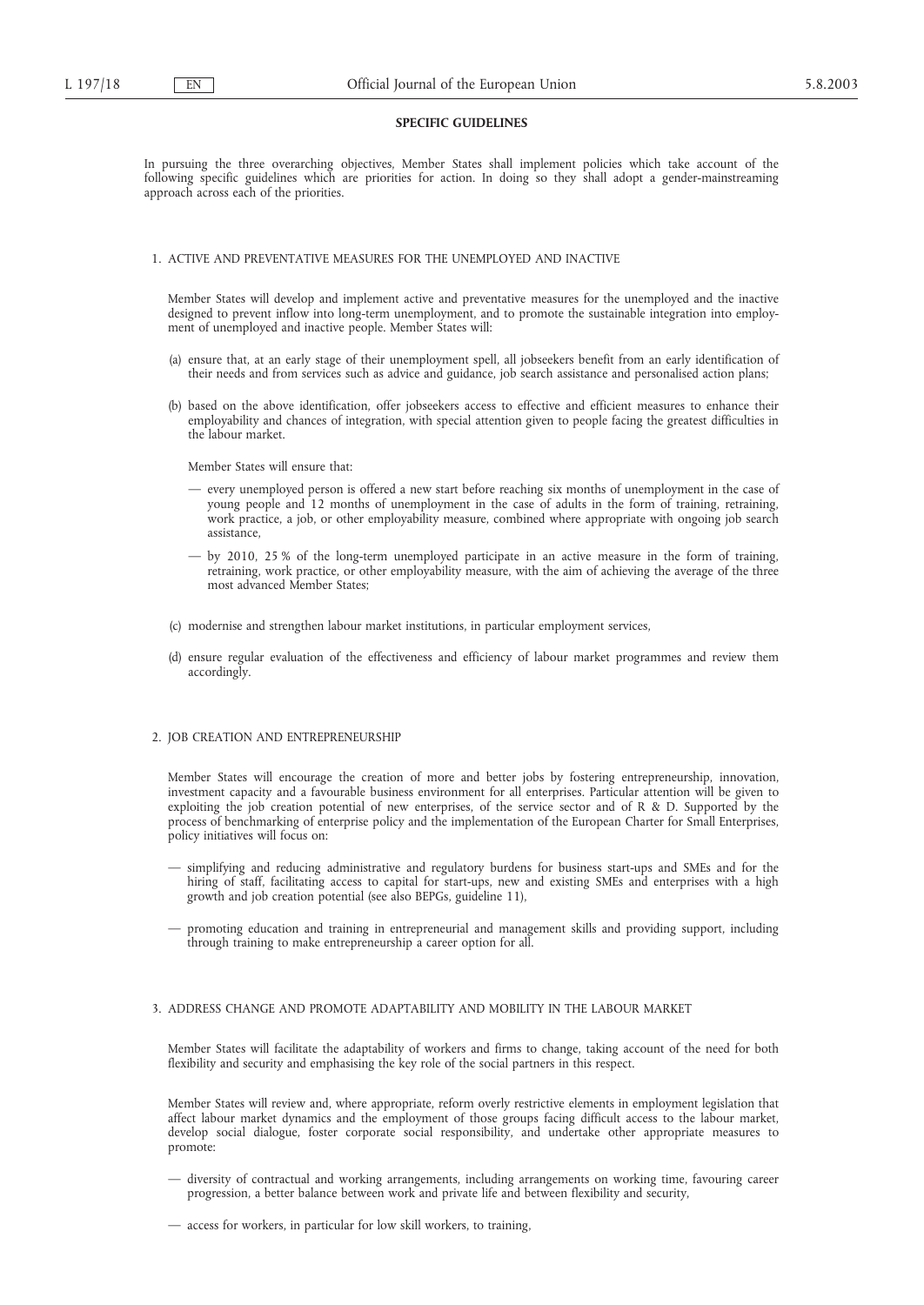- better working conditions, including health and safety; policies will aim to achieve in particular: a substantial reduction in the incidence rate of accidents at work and of occupational diseases,
- the design and dissemination of innovative and sustainable forms of work organisation, which support labour productivity and quality at work,
- the anticipation and the positive management of economic change and restructuring.

Member States will address labour shortages and bottlenecks through a range of measures such as by promoting occupational mobility and removing obstacles to geographic mobility, especially by implementing the skills and mobility action plan, improving the recognition and transparency of qualifications and competencies, the transferability of social security and pensions rights, providing appropriate incentives in tax and benefit systems, and taking into account labour market aspects of immigration.

The transparency of employment and training opportunities at national and European level should be promoted in order to support effective job matching. In particular, by 2005, jobseekers throughout the EU should be able to consult all job vacancies advertised through Member States' employment services.

#### 4. PROMOTE DEVELOPMENT OF HUMAN CAPITAL AND LIFELONG LEARNING

Member States will implement lifelong learning strategies, including through improving the quality and efficiency of education and training systems, in order to equip all individuals with the skills required for a modern workforce in a knowledge-based society, to permit their career development and to reduce skills mismatch and bottlenecks in the labour market.

In accordance with national priorities, policies will aim in particular to achieve the following outcomes by 2010:

- at least 85 % of 22-year olds in the European Union should have completed upper secondary education,
- the European Union average level of participation in lifelong learning should be at least 12,5 % of the adult working-age population (25 to 64 age group).

Policies will aim in particular to achieve an increase in investment in human resources. In this context, it is important that there is a significant increase in investment by enterprises in the training of adults with a view to promoting productivity, competitiveness and active ageing. Efficient investment in human capital by employers and individuals will be facilitated.

# 5. INCREASE LABOUR SUPPLY AND PROMOTE ACTIVE AGEING

Member States will promote an adequate availability of labour and employment opportunities to support economic growth and employment, taking into account labour mobility, as indicated in specific guideline 3. In particular, they will:

- increase labour market participation by using the potential of all groups of the population, through a comprehensive approach covering in particular the availability and attractiveness of jobs, making work pay, raising skills, and providing adequate support measures,
- promote active ageing, notably by fostering working conditions conducive to job retention such as access to continuing training, recognising the special importance of health and safety at work, innovative and flexible forms of work organisation — and eliminating incentives for early exit from the labour market, notably by reforming early retirement schemes and ensuring that it pays to remain active in the labour market; and encouraging employers to employ older workers,

In particular, policies will aim to achieve by 2010 an increase by five years, at European Union level, of the effective average exit age from the labour market (estimated at 59,9 in 2001). In this respect, the social partners have an important role to play. Any national targets should be consistent with the outcome expected at the European Union level and should take account of particular national circumstances,

— and, where appropriate, give full consideration to the additional labour supply resulting from immigration.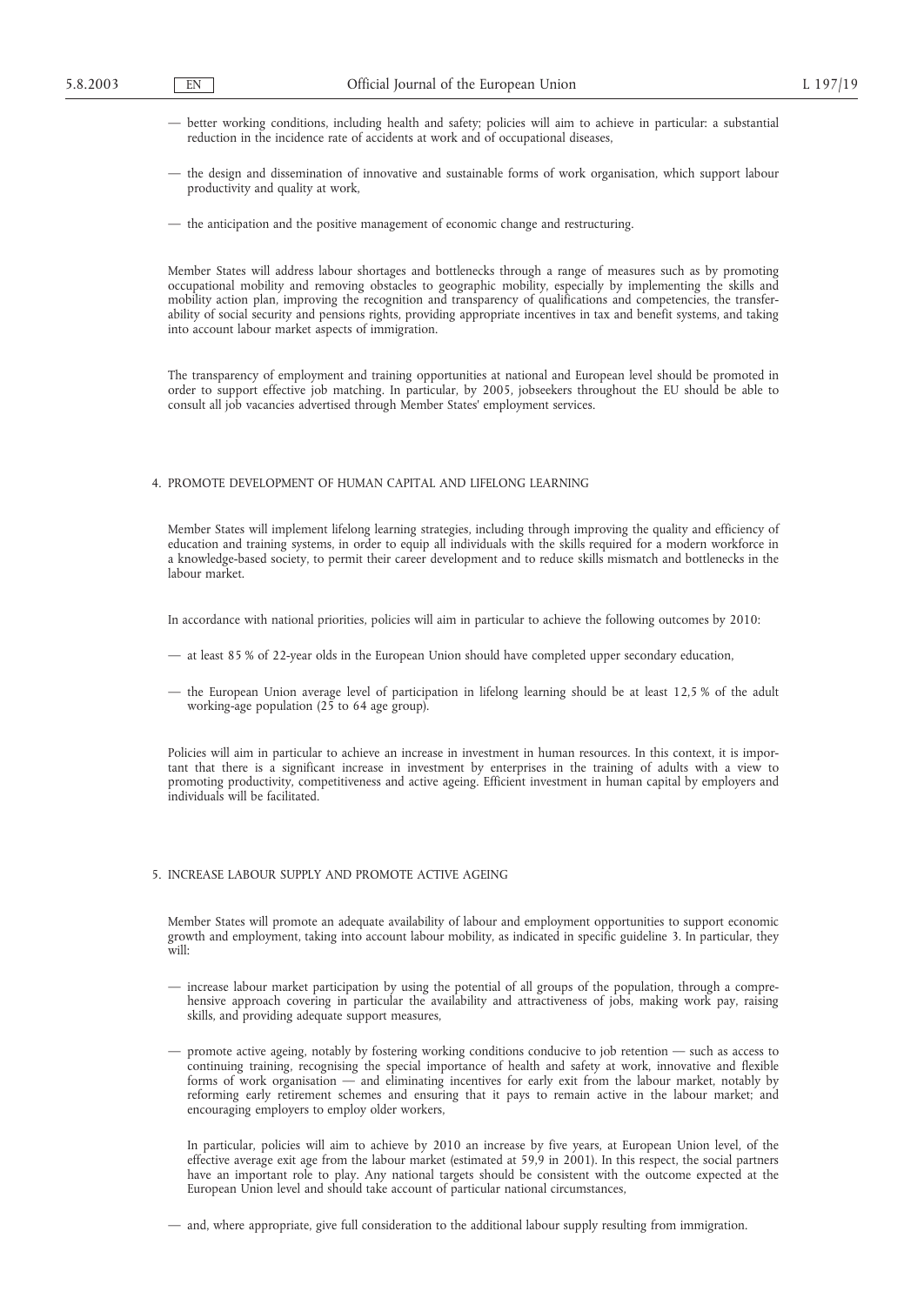#### 6. GENDER EQUALITY

Member States will, through an integrated approach combining gender mainstreaming and specific policy actions, encourage female labour market participation and achieve a substantial reduction in gender gaps in employment rates, unemployment rates, and pay by 2010. The role of the social partners is crucial in this respect. In particular, with a view to its elimination, policies will aim to achieve by 2010 a substantial reduction in the gender pay gap in each Member State, through a multi-faceted approach addressing the underlying factors of the gender pay gap, including sectoral and occupational segregation, education and training, job classifications and pay systems, awareness-raising and transparency.

Particular attention will be given to reconciling work and private life, notably through the provision of care services for children and other dependants, encouraging the sharing of family and professional responsibilities and facilitating return to work after a period of absence. Member States should remove disincentives to female labour force participation and strive, taking into account the demand for childcare facilities and in line with national patterns of childcare provision, to provide childcare by 2010 to at least 90 % of children between three years old and the mandatory school age and at least 33 % of children under three years of age.

#### 7. PROMOTE THE INTEGRATION OF AND COMBAT THE DISCRIMINATION AGAINST PEOPLE AT A DISADVANTAGE IN THE LABOUR MARKET

Member States will foster the integration of people facing particular difficulties on the labour market, such as early school leavers, low-skilled workers, people with disabilities, immigrants, and ethnic minorities, by developing their employability, increasing job opportunities and preventing all forms of discrimination against them.

In particular, policies will aim to achieve by 2010:

- an EU average rate of no more than 10 % early school leavers,
- a significant reduction in each Member State in the unemployment gaps for people at a disadvantage, according to any national targets and definitions,
- a significant reduction in each Member State in the unemployment gaps between non-EU and EU nationals, according to any national targets.

#### 8. MAKE WORK PAY THROUGH INCENTIVES TO ENHANCE WORK ATTRACTIVENESS

Member States will reform financial incentives with a view to making work attractive and encouraging men and women to seek, take up and remain in work. In this context, Member States should develop appropriate policies with a view to reducing the number of working poor. They will review and, where appropriate, reform tax and benefit systems and their interaction with a view to eliminating unemployment, poverty and inactivity traps, and encouraging the participation of women, low-skilled workers, older workers, people with disabilities and those furthest from the labour market in employment.

Whilst preserving an adequate level of social protection, Member States will in particular review replacement rates and benefit duration; ensure effective benefit management, notably with respect to the link with effective job search, including access to activation measures to support employability, taking into account individual situations; consider the provision of in-work benefits, where appropriate; and work with a view to eliminating inactivity traps.

In particular, policies will aim at achieving by 2010 a significant reduction in high marginal effective tax rates and, where appropriate, in the tax burden on low paid workers, reflecting national circumstances.

#### 9. TRANSFORM UNDECLARED WORK INTO REGULAR EMPLOYMENT

Member States should develop and implement broad actions and measures to eliminate undeclared work, which combine simplification of the business environment, removing disincentives and providing appropriate incentives in the tax and benefits system, improved law enforcement and the application of sanctions. They should undertake the necessary efforts at national and EU level to measure the extent of the problem and progress achieved at national level.